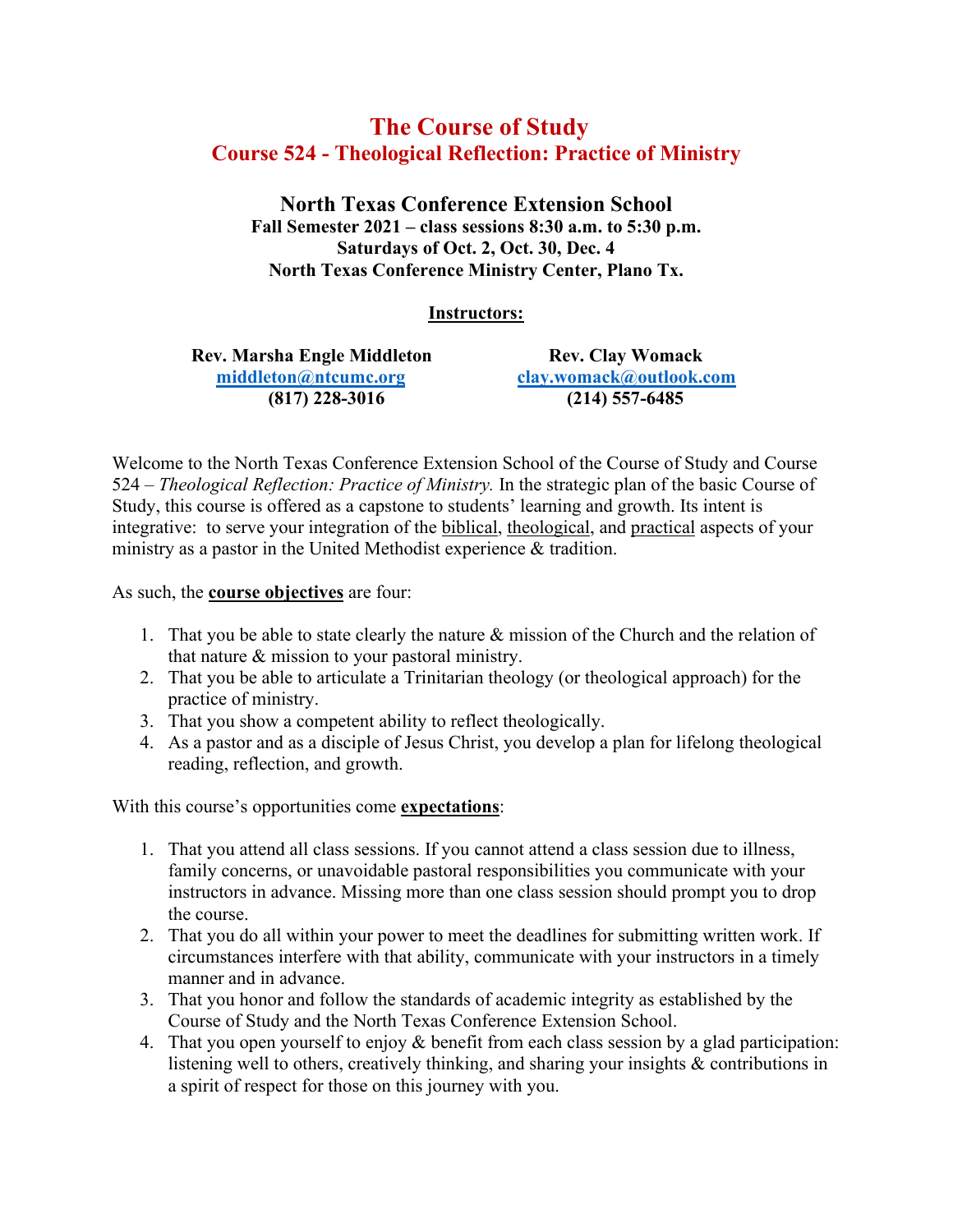5. That if you have questions about class information, assignments, or instruction you visit with your instructors.

# **Required reading:**

- 1. **William H. Willimon – PASTOR: THE THEOLOGY AND PRACTICE OF ORDAINED MINISTRY**, revised edition (Nashville: Abingdon Press, 2016)
- 2. **Charles Wood & Ellen Blue – ATTENTIVE TO GOD: THINKING THEOLOGICALLY IN MINISTRY** (Nashville: Abingdon Press, 2008)
- 3. **Kenneth Carder & Laceye Warner – GRACE TO LEAD: PRACTICING LEADERSHIP IN THE WESLEYAN TRADITION** (Nashville: General Board of Higher Education & Ministry – UMC, 2016)
- 4. **Stephen Seamands – MINISTRY IN THE IMAGE OF GOD: THE TRINITARIAN SHAPE OF CHRISTIAN SERVICE** (Downers Grove, IL.: IVP Books, 2005)

These titles can be purchased at Cokesbury or Amazon, paperback or e-book. In addition, we will refresh our core-pastoral ministry understanding by utilizing the **2016 BOOK OF DISCIPLINE**, as noted below.

\*Reading schedule. If not already in your library, purchase these four books and begin reading asap according to the schedule:

| October 2/class session 1:  | Willimon, pgs. $9-74$<br>Wood & Blue, pgs. $v-24$<br>Carder & Warner, pgs. 9-17<br>Book Of Discipline 2016 pgs. 80-101, 275-278 |
|-----------------------------|---------------------------------------------------------------------------------------------------------------------------------|
| October 30/class session 2: | Willimon, pgs. $75-155$<br>Carder & Warner, pgs. 19-53<br>Seamands, pgs. 9-74                                                   |
| December 4/class session 3: | Willimon, pgs. 227-238, 254-262, 281-339<br>Carder & Warner, pgs. 55-92<br>Seamands, pgs. 75-178                                |

Our expectation is that all the assigned readings per session will be completed in advance of the session. However, life and ministry throw curveballs, inhaling time & energy. So: don't panic if demands gets in the way of completing the reading; read what you can and come to class.

## **Writing & other assignments:**

 $=$  Writing and other assignments will come in three (3) forms: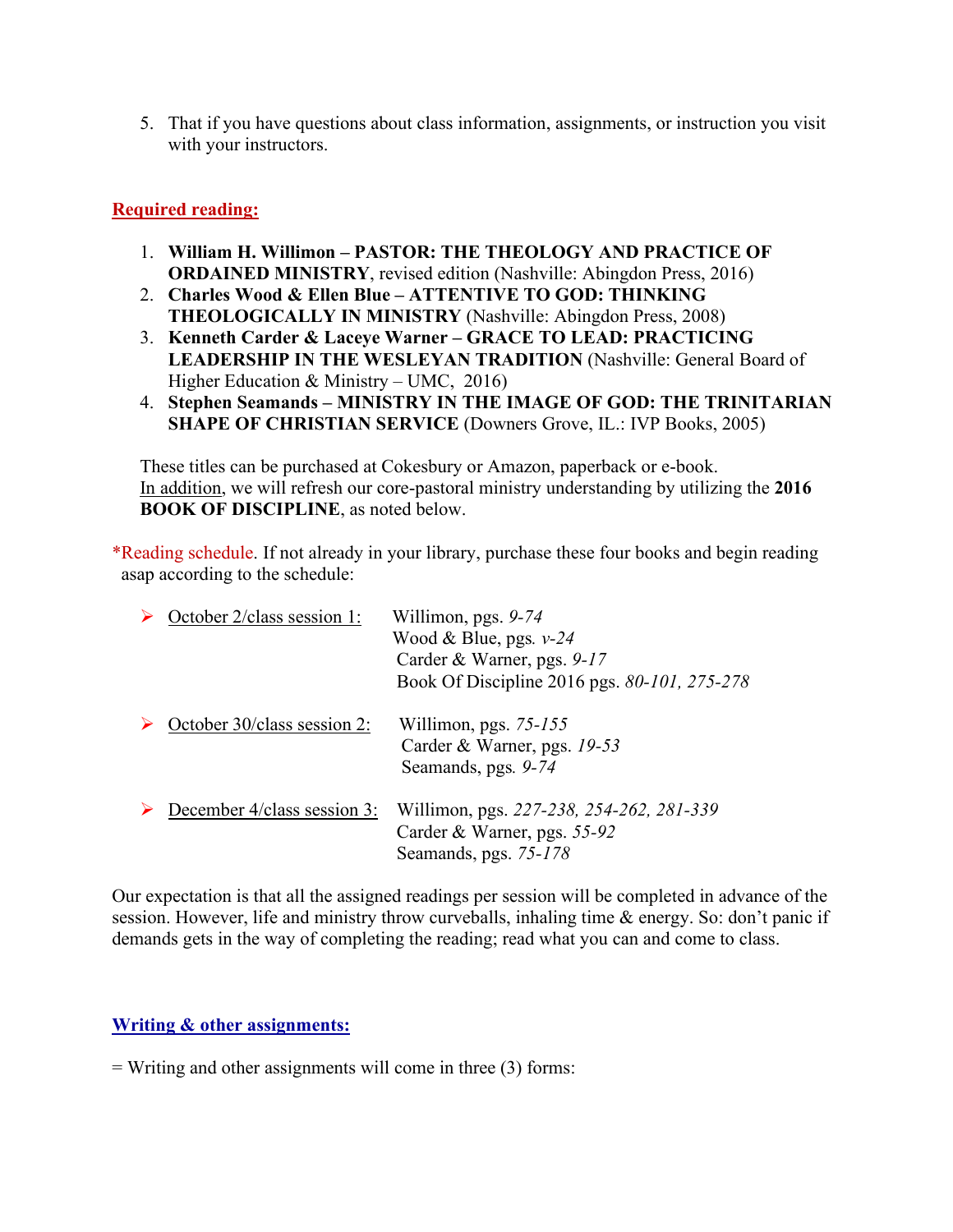- a. For grade: brief papers due *after* class sessions according to date-deadlines stipulated below
- **b.** For grade: two 500-600 word essays written during a one-hour writing period during class sessions 1 and 3; each essay's topic will be communicated to class members one week before the class session so you can be thinking on it. **Do not write the essay before class.**
- c. Facilitate a 20-25 minute case study of your choosing from Wood  $&$  Blue during class session 2. (will be part of your class participation grade component)

= The following brief papers will be due *afte*r the class sessions as follows:

## **After class session 1. Due by 11:59 p.m. on October 18:**

#### **(Paper #1)**

In his Introduction of PASTOR, Bishop Willimon describes the ministry of all Christians, and pastoral ministry, as a "vocation".

- a. Discuss his understanding of vocation. Share your personal insights about Christian vocation. From your perspective and exposure, evaluate his conclusion about ministry as vocation.
- b. Also in his Introduction, Willimon offers *four guiding assumptions* for engaging in, and living out, ministry in Jesus' name. Identify those four assumptions. Give a brief statement to each about how, or how not, that assumption resonates with your experience as a pastor or local church leader. At this present time, how are you "living into" one or some of these assumptions?
- c. In chapter 2, Willimon identifies a number of images for ministry in the twenty-first century. With which image do you most closely identify on a "good day" in ministry and why? With which image do you most closely identify on a "difficult day" in ministry and why? After which image do you most aspire to model your ministry and why?

**(up to 7 pages)**

## **After class session 2. Due by 11:59 p.m. on November 15:**

#### **(Paper #2)**

In his opening chapter – TRINITARIAN MINISTRY: WHY IT MATTERS – Professor Seamands understands our Christian ministry to be "*of* Jesus Christ, the *Son*, *to* the *Father*, *through* the *Holy Spirit*, *for* the sake of *the church and the world*". He then devotes the remainder of the chapter to fleshing out this sentence and seeking to demonstrate the significance of the doctrine (and our experiencing) of the Trinity for the vocation of ministry.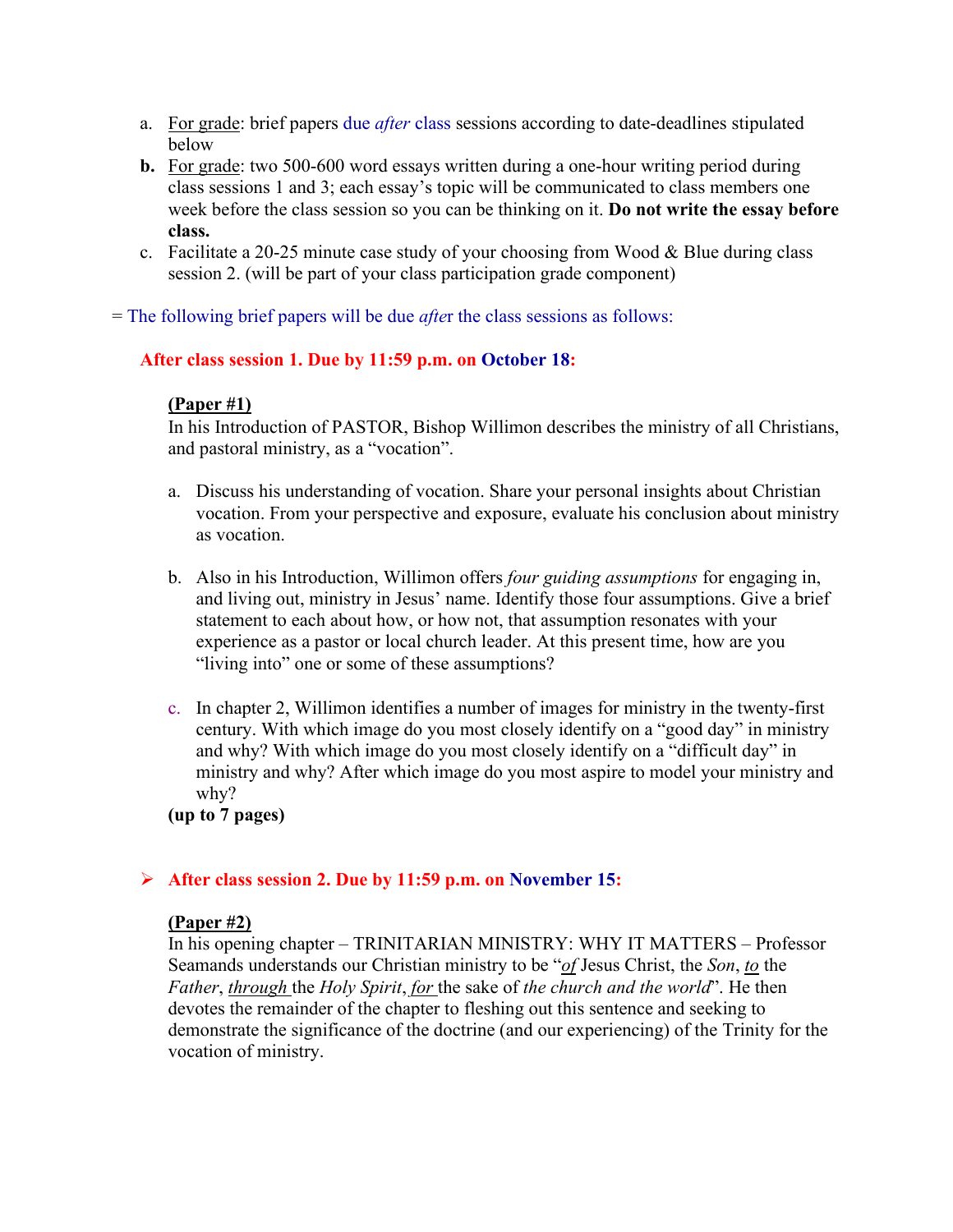- a. Discuss this basic idea of Seamands. Note any particular resonating-place within what he says - or challenge about what he says for you. What could be a "next step" you might take with this definition of Christian ministry?
- b. To Seamands, the most relevant, fruitful, and satisfying experience of a pastor's personhood & ministry comes from knowing and loving God in God's trinitarian fullness - and having both the *life* and *work* of ministry reflect God's inner trinitarian life and outward trinitarian mission. Briefly reflect upon this dual-notion (the *life* of a pastor and the *work* of a pastor) and the suggested connectedness between the two. Share any personal conviction, question, or a sense of challenge about this connectedness. *For the sake of Church and world*, what would you say toward the crucial-ness of this connectedness?

# **(up to 4 pages)**

## **(Paper #3)**

In Willimon's chapter 3, THE PASTOR AS PRIEST: THE LEADERSHIP OF WORSHIP, the First Apology of Justin Martyr is identified as offering a time-honored liturgical model for the worship life of the congregation. Eight common acts therein are noted by Willimon as also being insightful for the basic shape & practice of pastoral work. Said another way, all the types, or forms, of pastoral work .. as suggested in Justin Martyr's liturgical model .. are part of the vital PRIESTLY ministry of pastors.

- a. From your own experience and prior studies briefly note what a "Priest" is in the biblical record or definition. What is the priest's purpose & function toward God? Toward God's people?
- b. How might these eight related acts give full-substance to the priestly work of pastors?
- c. How might everything a pastor does, and who a pastor is, be appropriately full of priestly potential?
- d. Involve the comments in Willimon's end-note #7 on page 352 and end-note #6 on page 354 in your reflecting on the priestly ministry of pastors. **(up to 5 pages)**

## **After class session 3. Due by 11:59 p.m. on Dec. 20:**

## **(Paper #4)**

In a broadly reaching way discuss the topic of LEADERSHIP as the overarching element or focus of your ministry: a primacy of "Pastor as Leader" in your settings. In so doing, you are welcome to consider some or all of the following:

a. Your *personal discernment* about You as Leader as informed by insights gained from your study/growth journey from The Course Of Study, the resources of this Course